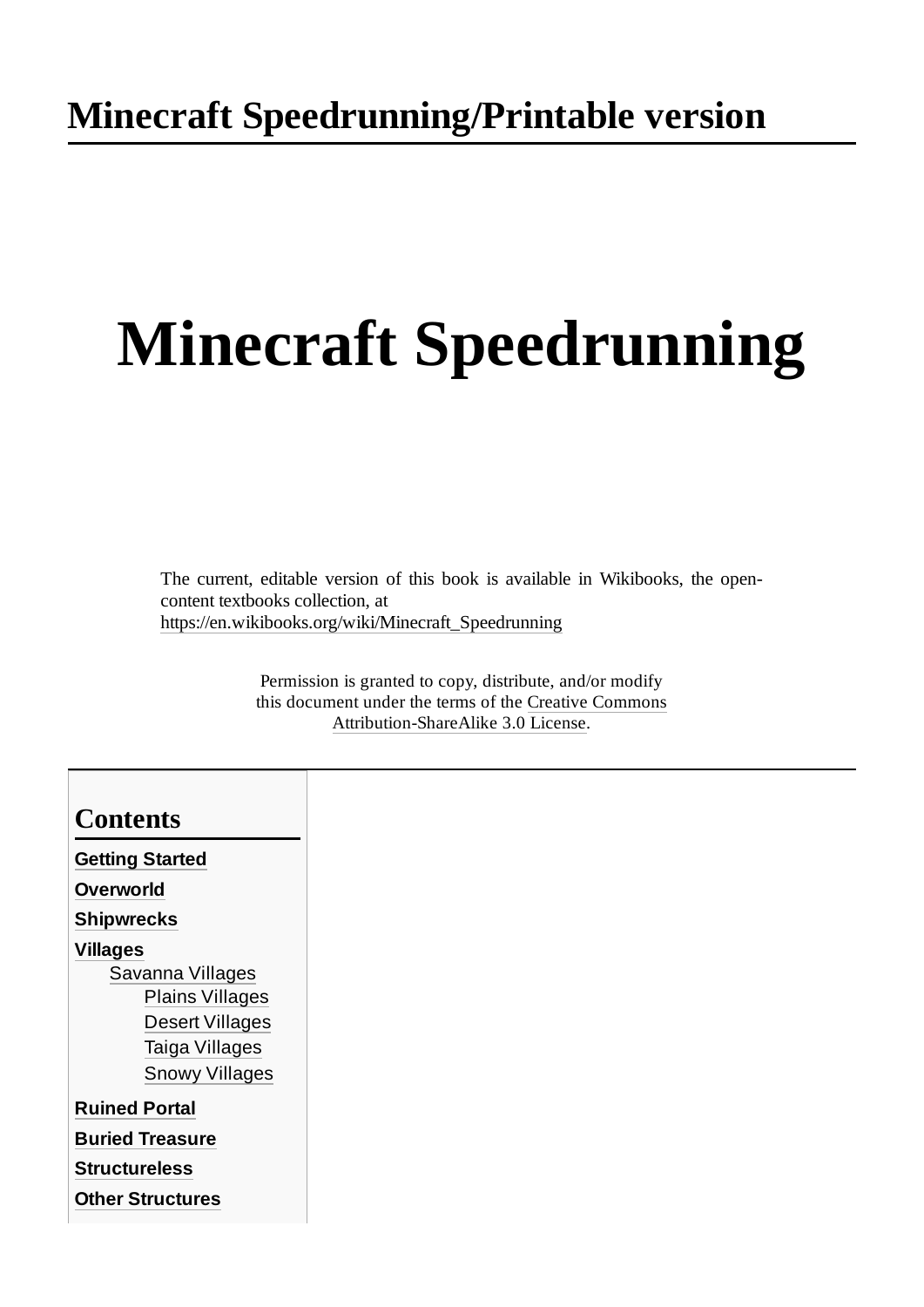[Abandoned](#page-10-1) Mineshafts [Ocean](#page-10-2) Ruins Desert [Pyramids](#page-10-3) [Igloos](#page-10-4) Jungle [Temples](#page-10-5) Pillager [Outposts](#page-10-6) [Swamp](#page-10-7) Huts [Woodland](#page-11-0) Mansions [Dungeons](#page-11-1) **[Building](#page-12-0) a Nether Portal** [Lava](#page-12-1) Pool [Magma](#page-12-2) Ravine **[Nether](#page-13-0) Classic [Bartering](#page-14-0) [Bastion](#page-15-0) Strats** Hoglin [Stables](#page-15-1) [Bridge](#page-15-2) [Housing](#page-15-3) Units

[Treasure](#page-15-4) room

**Nether [Fortresses](#page-16-0)**

**[Exiting](#page-17-0) Nether**

**[Stronghold](#page-18-0)**

**Ender [Dragon](#page-19-0) Fight**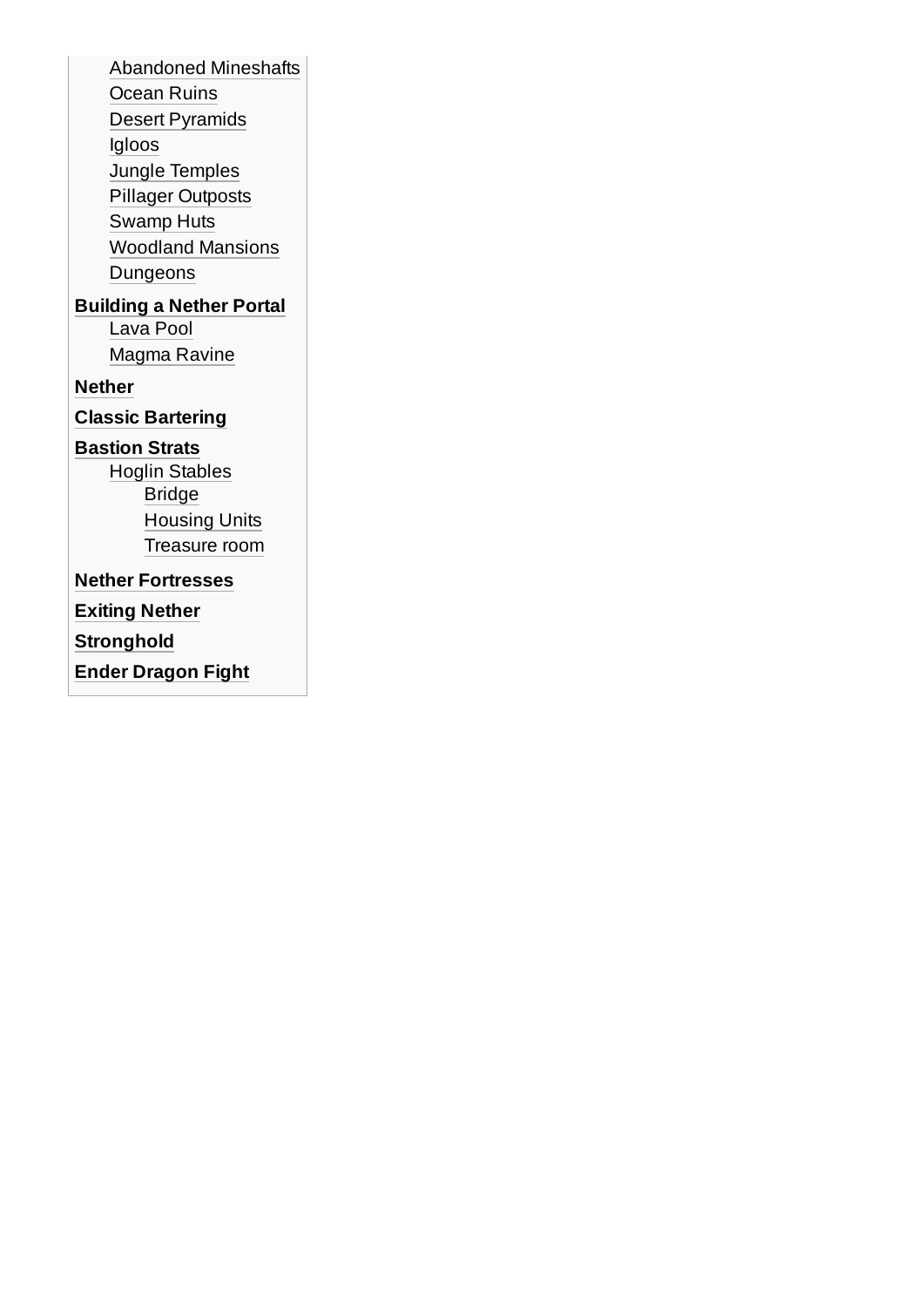## <span id="page-2-0"></span>**Getting Started**

Welcome to Minecraft Speedrunning!

The first decision you may want to make is the version you decide to play. Generally the fastest and most played version of Minecraft for speedrunning is version 1.16.1.

This is because 1.16 introduced the piglin bartering mechanic which is the fastest and easiest way to obtain ender pearls which are an essential item for beating the game and in 1.16.2 the rates of piglin bartering for ender pearls were significantly decreased and piglin brutes were added to bastions, making the game harder and slower to beat.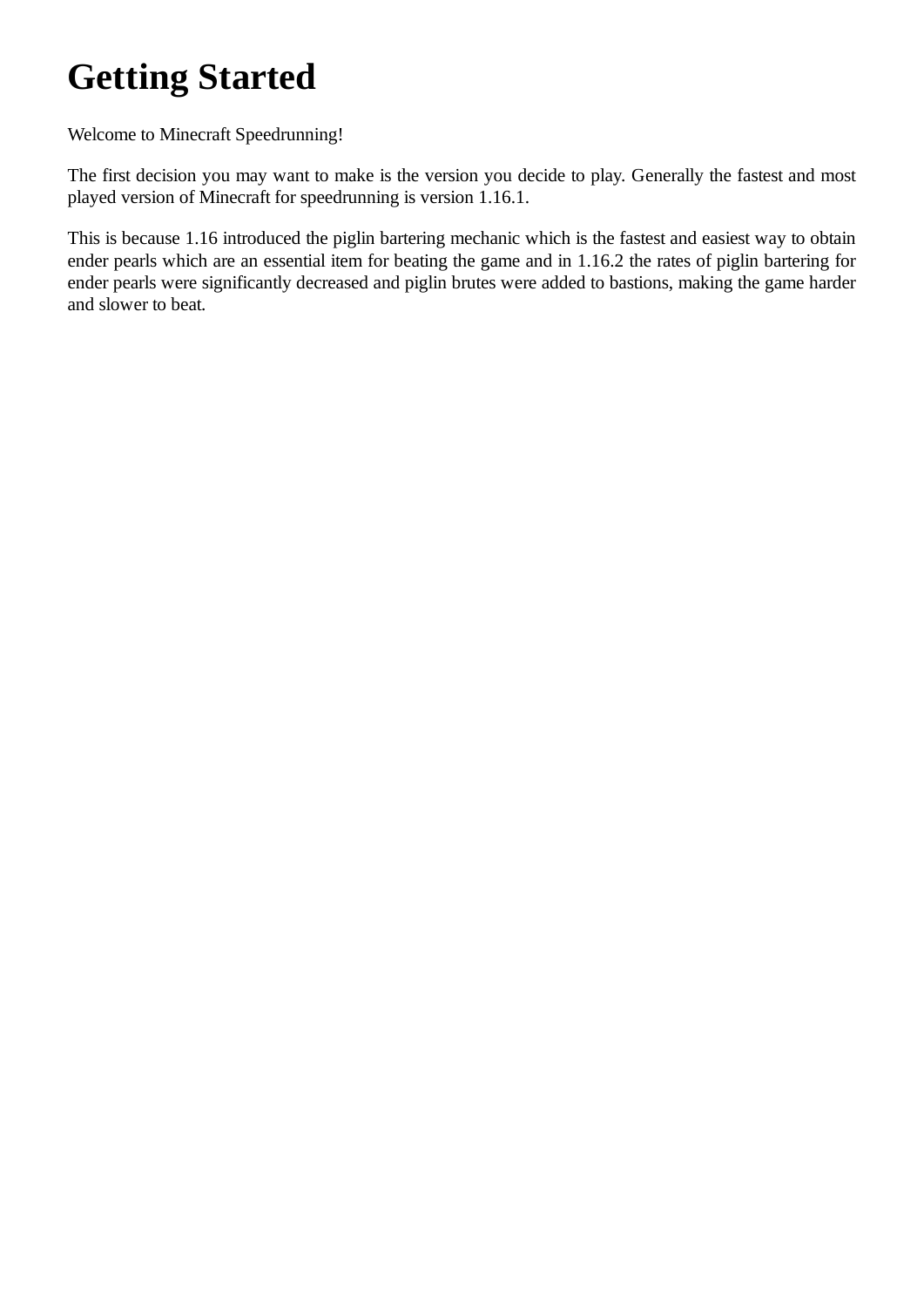# <span id="page-3-0"></span>**Overworld**

The overworld is the initial dimension of the game Minecraft. There are a number of important resources you will want to obtain in the overworld before making your way to the next dimension: the Nether.

The main resources you will be looking to obtain are tools that allow you to break blocks quickly and combat mobs, a bucket to build a nether portal and lots of food to regenerate health and keep sprinting. Other useful materials can be blocks to build around and a shield/armour to survive taking hits from hostile mobs but when trying to go fast, these can be lower priority. The fastest way to obtain these resources are generally from overworld structures and which one you decide to go for should depend on the seed you are given:

[Shipwrecks](https://en.wikibooks.org/wiki/Minecraft_Speedrunning/Shipwrecks)

[Villages](https://en.wikibooks.org/wiki/Minecraft_Speedrunning/Villages)

[Ruined Portal](https://en.wikibooks.org/wiki/Minecraft_Speedrunning/Ruined_Portal)

[Buried Treasure](https://en.wikibooks.org/wiki/Minecraft_Speedrunning/Buried_Treasure)

**[Structureless](https://en.wikibooks.org/wiki/Minecraft_Speedrunning/Structureless)** 

[Other Structures](https://en.wikibooks.org/wiki/Minecraft_Speedrunning/Other_Structures)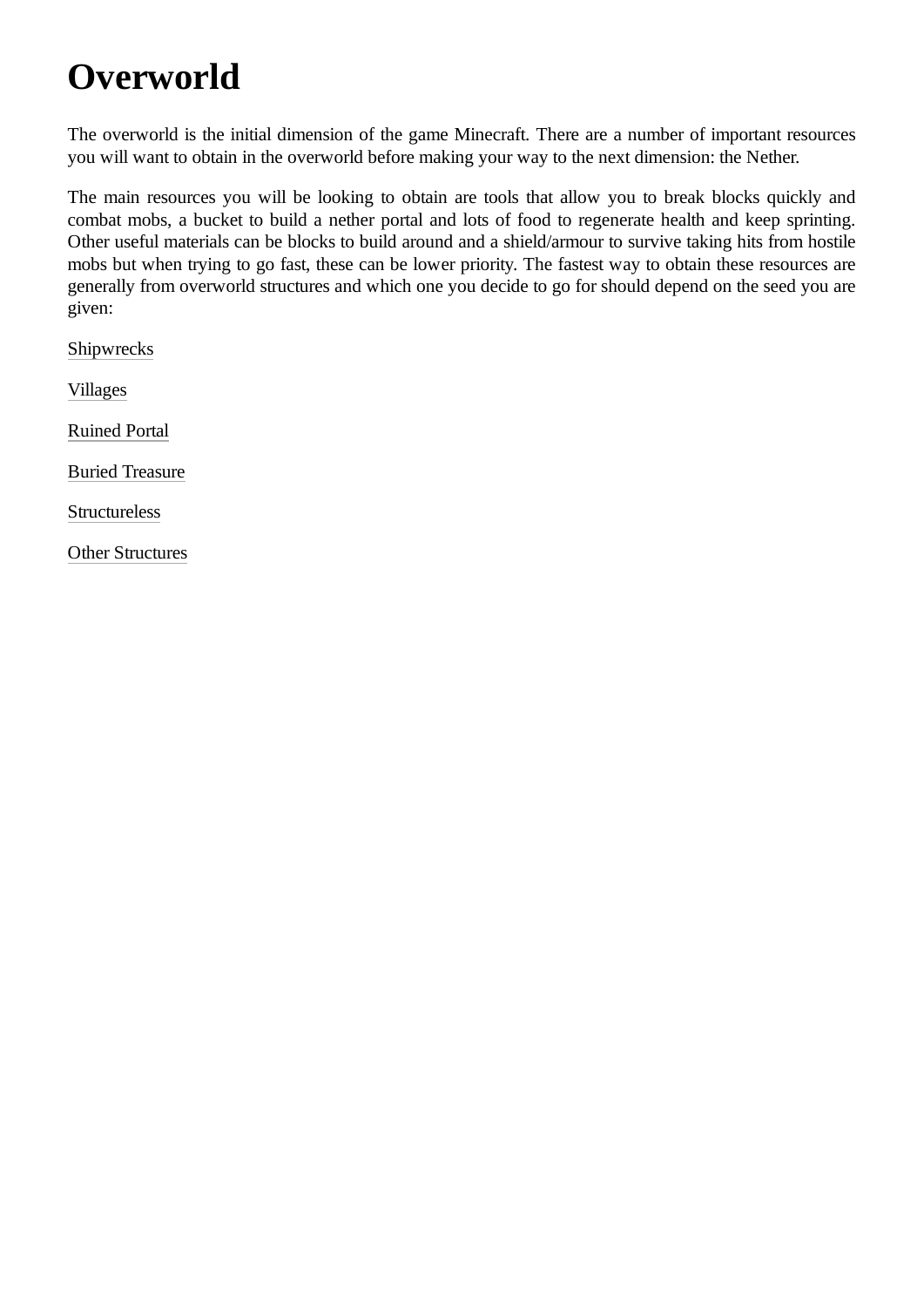# <span id="page-4-0"></span>**Shipwrecks**

Shipwrecks are generally the fastest method of gaining resources to prepare for the nether since they consist of at most 3 chests that can be quickly looted.

Generally you will want to go for shipwrecks when you spawn on an island or near an ocean and useful items to craft when going for them are a boat for travelling through the ocean fast, doors since they allow you to breathe underwater in java edition. Also be on the lookout for dolphins which allow you to travel faster than boats. There are 16 different variants of shipwrecks and they spawn with different chests so being able to identify them quickly is a useful skill.

In a full shipwreck, there are 3 chests:

- The supply chest or food chest which is useful since it can have food like carrots, potatoes, suspicious stew, wheat for crafting into bread and rotten flesh if needed.
- There is the treasure chest which is the most useful one since it contains necessary iron and gold and sometimes diamonds.
- There is also the map chest which contains a buried [treasure](https://en.wikibooks.org/w/index.php?title=Minecraft_Speedrunning/Buried_treasure&action=edit&redlink=1) map for locating buried treasure for more useful resources.

Shipwrecks also come with some wood logs which may be useful if you need to obtain them.

After looting a [shipwreck, depending on the](https://en.wikibooks.org/wiki/Minecraft_Speedrunning/Building_a_Nether_Portal) resources obtained you should be ready to build a Nether Portal to head to the Nether.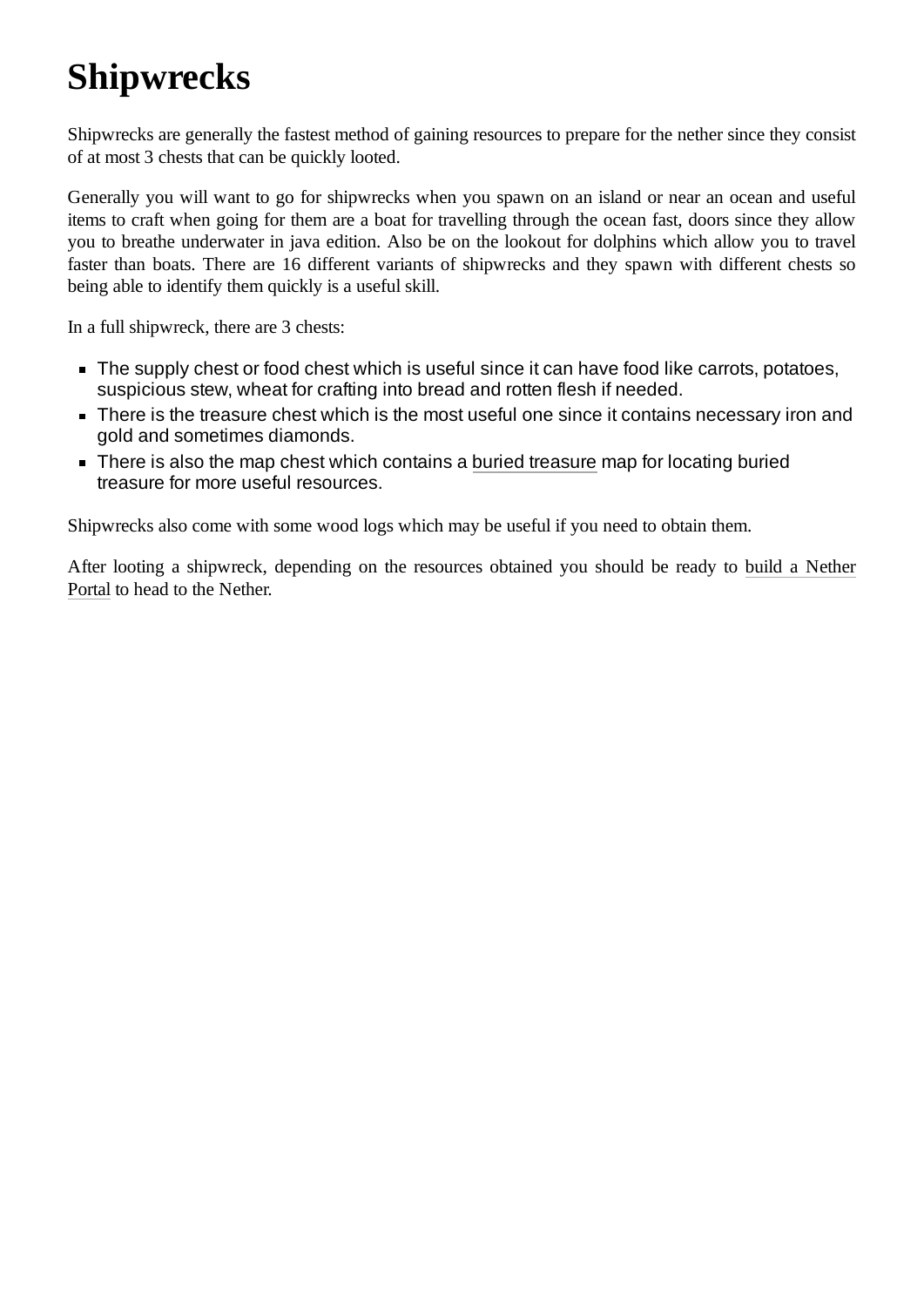# <span id="page-5-0"></span>**Villages**

Villages are an important source of resources in minecraft speedrunning. They can contain haybales for food and easy access to items such as beds, wood, stone, iron and obsidian for later progression in the game. The village type depends on which biome you are in, and there are 5 of them with some similarities but also some important differences.

Villages can be quite large, so going through every house can be quite slow, especially since some houses aren't useful. Generally the main resources you will want to get from a village is food, some beds and a bucket.The most valuable house in every village is the weaponsmith which is mainly called the blacksmith for historical reasons since its chest has the most valuable loot, can contain iron pickaxes, iron ingots, gold ingots and iron armour and it is marked by a grindstone. Other notable houses are fishermen houses which can have buckets in their chests, marked by buckets.

The main way of obtaining a bucket is killing the iron golem in a village. By hitting the golem and pillaring up 3 blocks you can easily kill the golem without much risk. However you should be careful as iron golems do a lot of damage and have a large range. Iron golems drop 3-5 iron, enough to craft a bucket. If you only get 3 it may be awkward to obtain a flint and steel though.

#### <span id="page-5-1"></span>**Savanna Villages**

Savanna Villages spawn in the savanna biome and have haybales which are very useful since they can be crafted into wheat and then into bread for food. Crafting a hoe can be useful to mine the haybales faster. The blacksmith in this village is quite large and rare. The most notable difference in this village is that normal house chests can contain buckets so it can be worth it to check them.

#### <span id="page-5-2"></span>**Plains Villages**

Plains Villages spawn in the plains biome and have haybales. The blacksmith is quite large containing two lava sources.

#### <span id="page-5-3"></span>**Desert Villages**

Desert Villages spawn in the desert biome and have haybales. The blacksmith is quite large containing two lava sources. Make sure to obtain wood logs before heading into a desert since there are no trees in the desert. Otherwise you will need to break dead bushes for sticks and use crafting tables inside houses.

#### <span id="page-5-4"></span>**Taiga Villages**

Taiga Villages spawn in taiga biomes and they don't have haybales. One big advantage of these villages is their chests contain logs, however food is awkward to come by and you can find bread in chests, or trade emeralds in chest with a farmer villager for bread or potentially cook potatoes from chests on campfires in the village. Also there is some haybales underneath some campfires. Also the blacksmiths are more difficult to identify since they are smaller but they are more common. Another note is that iron golems sometimes do not spawn in these villages, so it can be more awkward to obtain some iron.

#### <span id="page-5-5"></span>**Snowy Villages**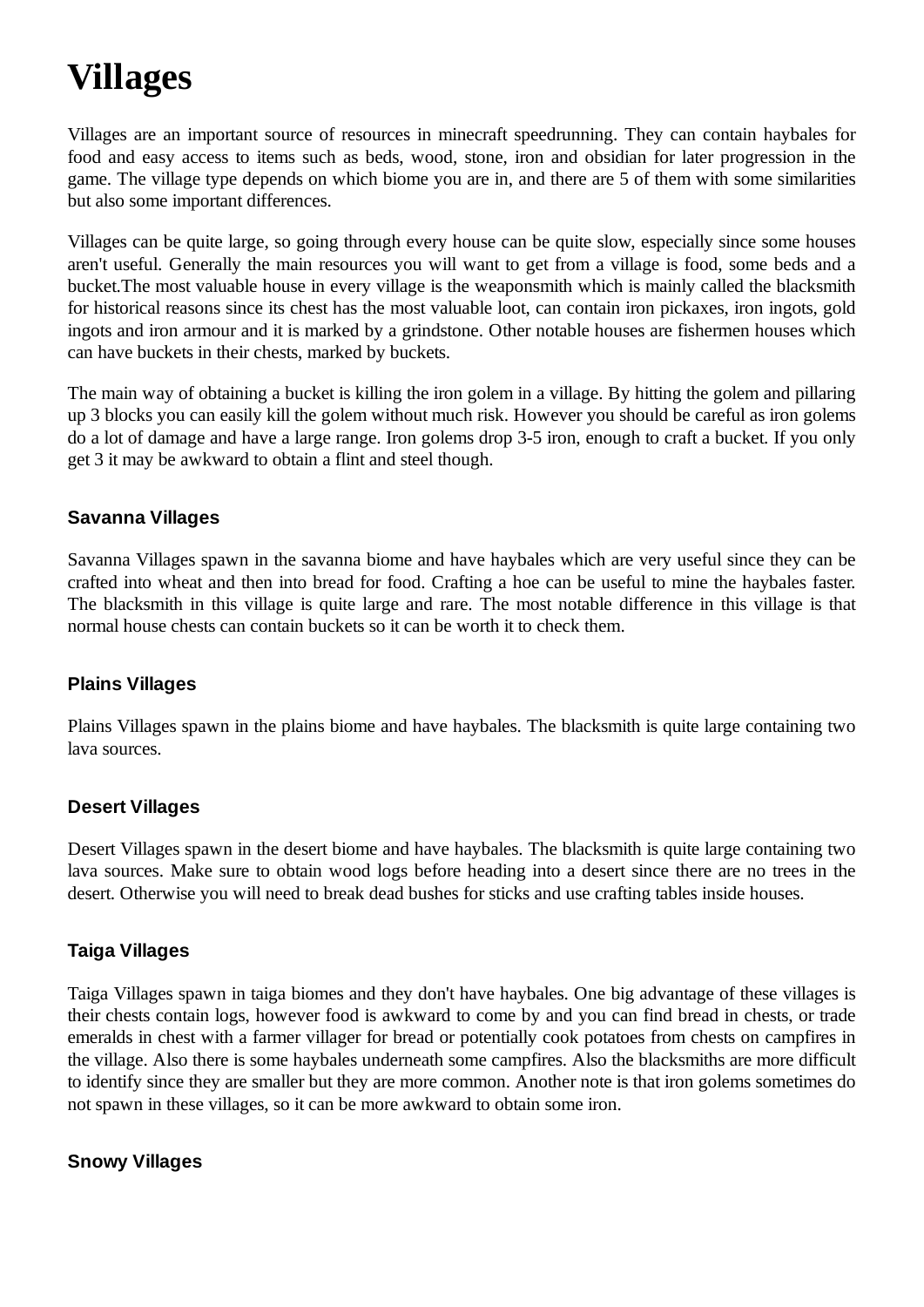Snowy Villages spawn in snowy tundra biomes and they don't have haybales. One advantage of these villages is they tend to have lots of furnaces which could be used for smelting food/iron. Other than that, these villages tend to be not that useful.

Once you've finished looting a village, you should be ready to [build a Nether Portal](https://en.wikibooks.org/wiki/Minecraft_Speedrunning/Building_a_Nether_Portal) to enter the nether.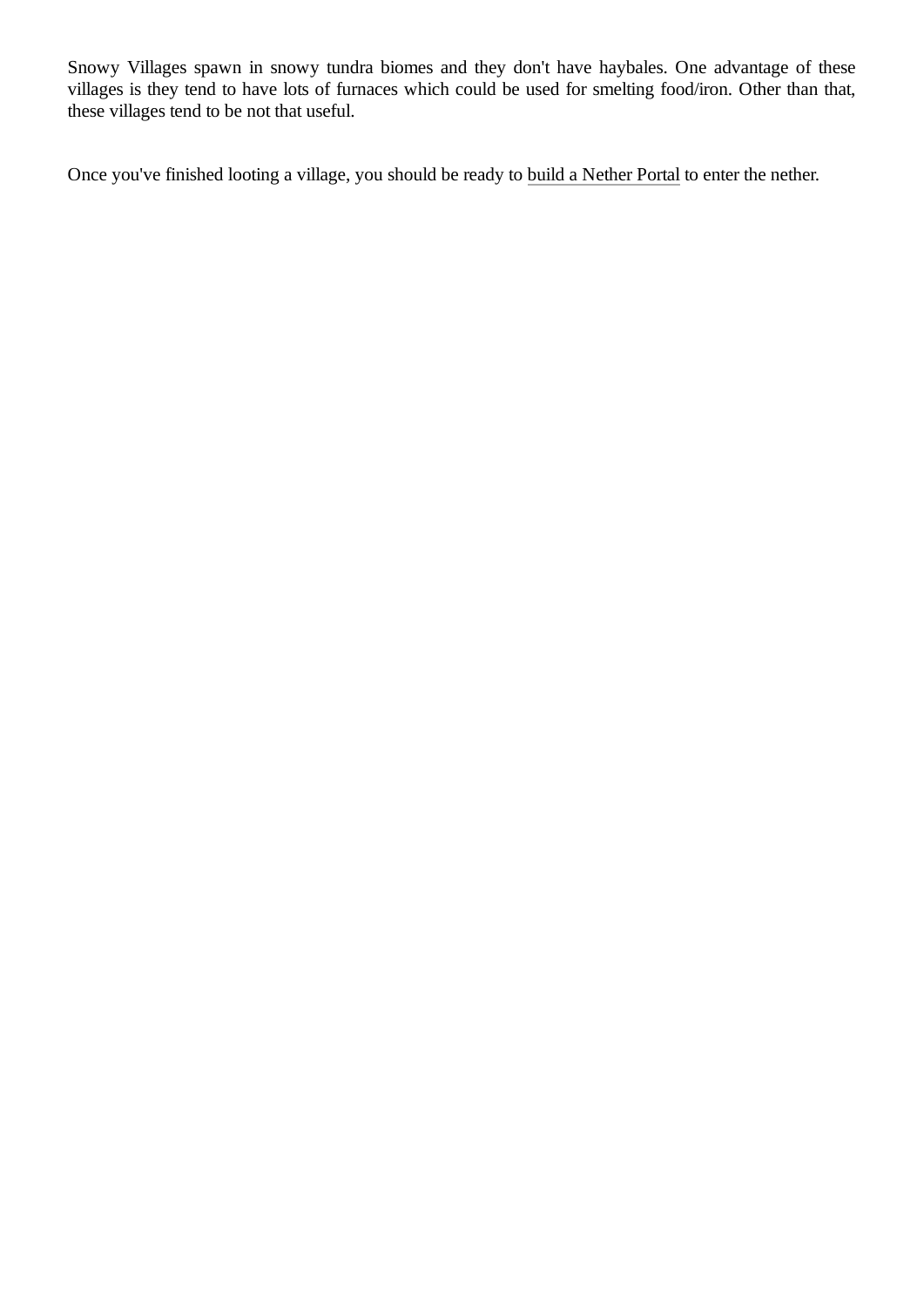# <span id="page-7-0"></span>**Ruined Portal**

Ruined Portals are a new structure added in 1.16 and can spawn in both the overworld and the nether, although the overworld ones are most useful. There are 13 different ruined portal variants, with different chest locations so learning them can be useful. The chest can contain useful loot such as a flint and steel or fire charge for lighting a nether portal, flint for crafting a flint and steel, gold or iron nuggets, obsidian, gold blocks or enchanted gold armour.

If the ruined portal contains no crying obsidian in the portal part of the structure and you have some obsidian in your inventory or in the chest, the portal can be completable meaning you just need to place the obsidian down and light the portal without the need of a bucket although this is somewhat rare

There can also be enough lava to [build a nether portal](https://en.wikibooks.org/wiki/Minecraft_Speedrunning/Building_a_Nether_Portal) using the normal bucket method to enter the nether.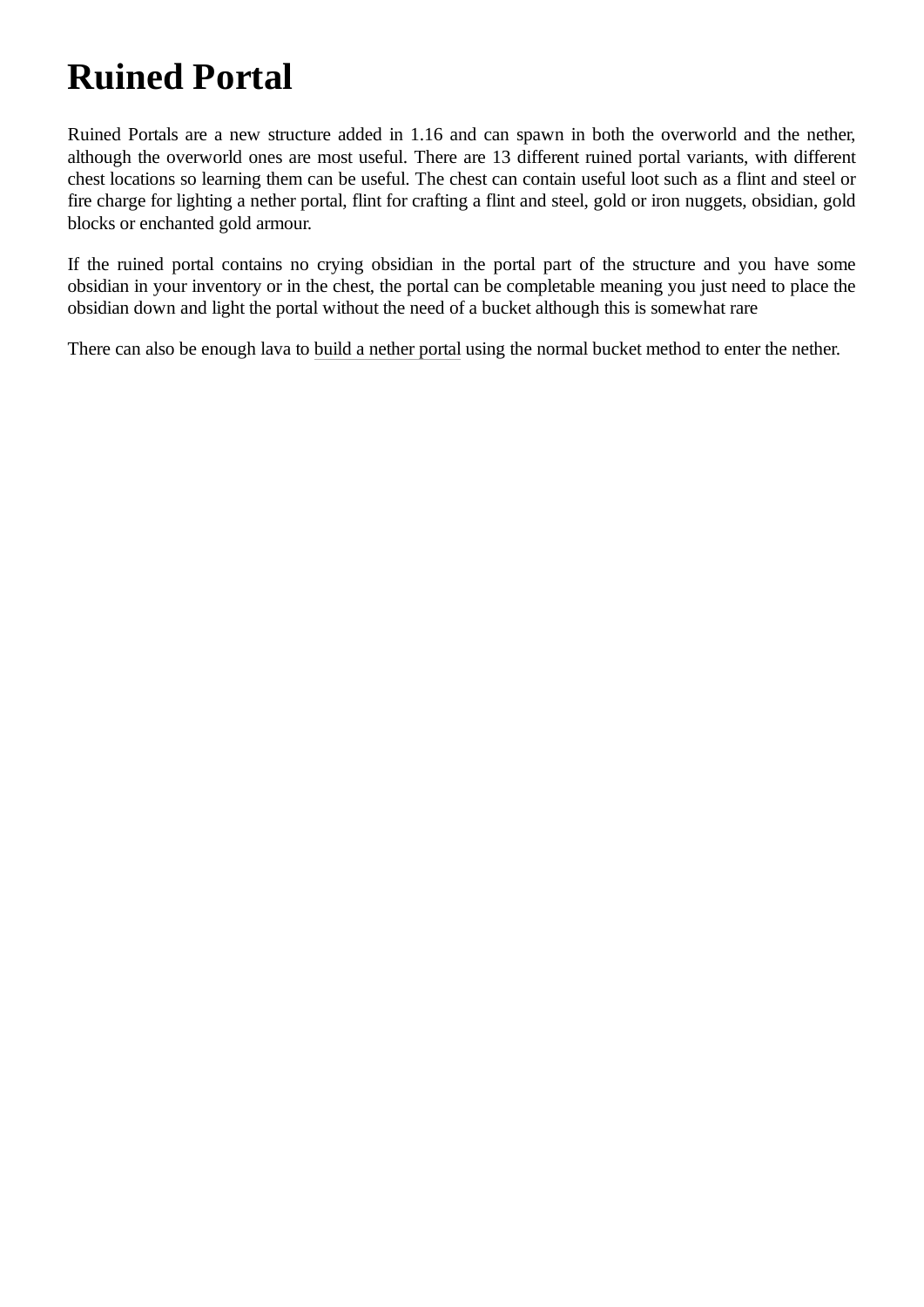### <span id="page-8-0"></span>**Buried Treasure**

Buried Treasure spawns in beach biomes randomly and are easiest to find using a buried treasure map which can be obtained from a shipwreck or ocean ruins. A useful thing to know is that buried treasure always spawns at chunk coordinates  $9 \sim 9$ . This means if you press f3 and next to "Chunk: " you have the first and third coordinates equal to 9 and you are over the X on the map, the treasure will be below you. This can save time since the map isn't perfectly accurate to the block. Buried treasure contains lots of valuable loot, including iron, gold, diamonds, cooked cod/salmon and tnt so can be very useful if it doesn't take too long to find. Once you have obtained this loot, you should be ready to [build a nether portal](https://en.wikibooks.org/wiki/Minecraft_Speedrunning/Building_a_Nether_Portal) to enter the nether.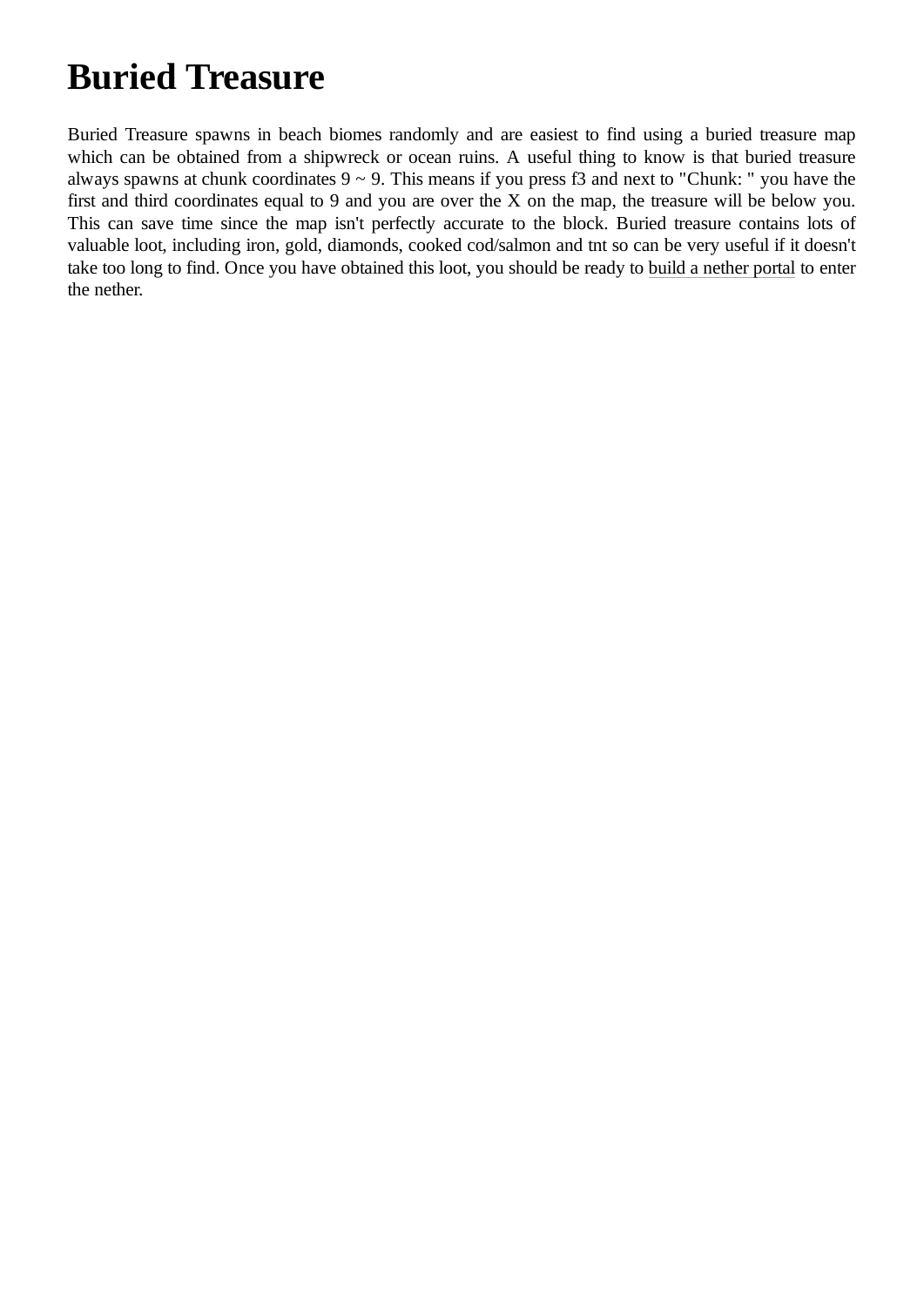## <span id="page-9-0"></span>**Structureless**

Playing an overworld without structures can make sense if you have a lava pool and a cave with exposed iron ore. This means you can play Minecraft similar to a casual start, smelting iron ore in a furnace to craft a bucket. A flint and steel will be very useful in this situation since the only way to obtain food this method is to kill animals such as pigs, cows, sheep and chickens. If you light them on fire first with a flint and steel they will drop cooked food, saving time cooking the food in the furnace. You should be trying to do as much as possible while the iron is smelting such as obtaining blocks, [building the](https://en.wikibooks.org/wiki/Minecraft_Speedrunning/Building_a_Nether_Portal) portal, gathering food, etc.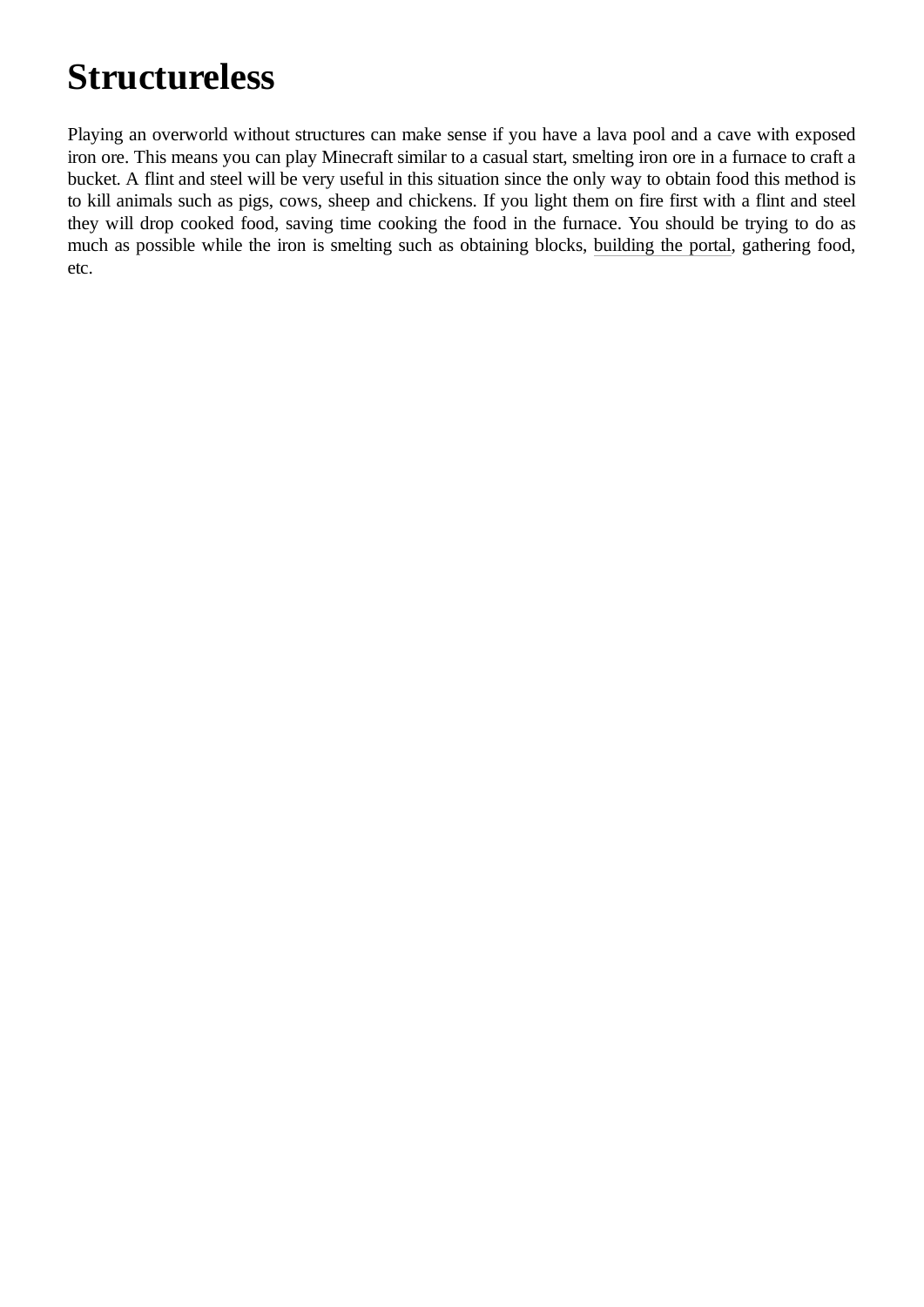### <span id="page-10-0"></span>**Other Structures**

There are quite a lot of miscellaneous structures which are useful for minor things but aren't common or useful enough to be a staple in a speedrunner's repertoire. Still knowing some things about them can be useful in some situations.

#### <span id="page-10-1"></span>**Abandoned Mineshafts**

These spawn underground and have chests in minecarts which can contain food and iron. They spawn most commonly and are often exposed in mesa biomes. They have cave spiders inside which will poison you if the difficulty is higher than easy.

#### <span id="page-10-2"></span>**Ocean Ruins**

These spawn in or near oceans and can have stone axes and buried treasure maps but are otherwise not very useful and you will often get attacked by a drowned.

#### <span id="page-10-3"></span>**Desert Pyramids**

Also called desert temples, these spawn in deserts and have some useful resources like golden apples, iron, gold, diamonds, string and 9 tnt. Definitely can be very useful although they tend to not have quite enough iron or food and take too much time to loot to be a mainstay of speedrunning in 1.16.

#### <span id="page-10-4"></span>**Igloos**

Igloos spawn in snowy biomes and will contain a furnace. Half of igloos spawn with a basement section which contains a golden apple and a splash potion of weakness for curing a zombie villager which gives good trades. This would be useful for the trading with villagers for ender pearls strategy, but this strategy is slower in 1.16.1 than bartering with piglins. Also can contain a stone axe in the chest in the basement.

#### <span id="page-10-5"></span>**Jungle Temples**

Jungle Temples spawn in jungle biomes and contain 2 chests, one hidden behind the lever puzzle and one behind some dispensers with arrows. Can contain some iron, gold and diamonds but are quite inconsistent. Oftentimes, mining through the lever puzzle and accessing the chest this way is much faster than solving it.

#### <span id="page-10-6"></span>**Pillager Outposts**

Pillager Outposts spawn in the same biomes a village can spawn in. They have one chest at the top which can contain some iron and logs as well as some food. They can also spawn with a caged iron golem, but killing the golem while being harassed by pillagers is very difficult.

#### <span id="page-10-7"></span>**Swamp Huts**

Swamp huts, or witch huts are basically useless for speedrunning since they have no chests. Theoretically one could obtain a useful potion by killing the witch at the right time, but this is very inconsistent and not very applicable.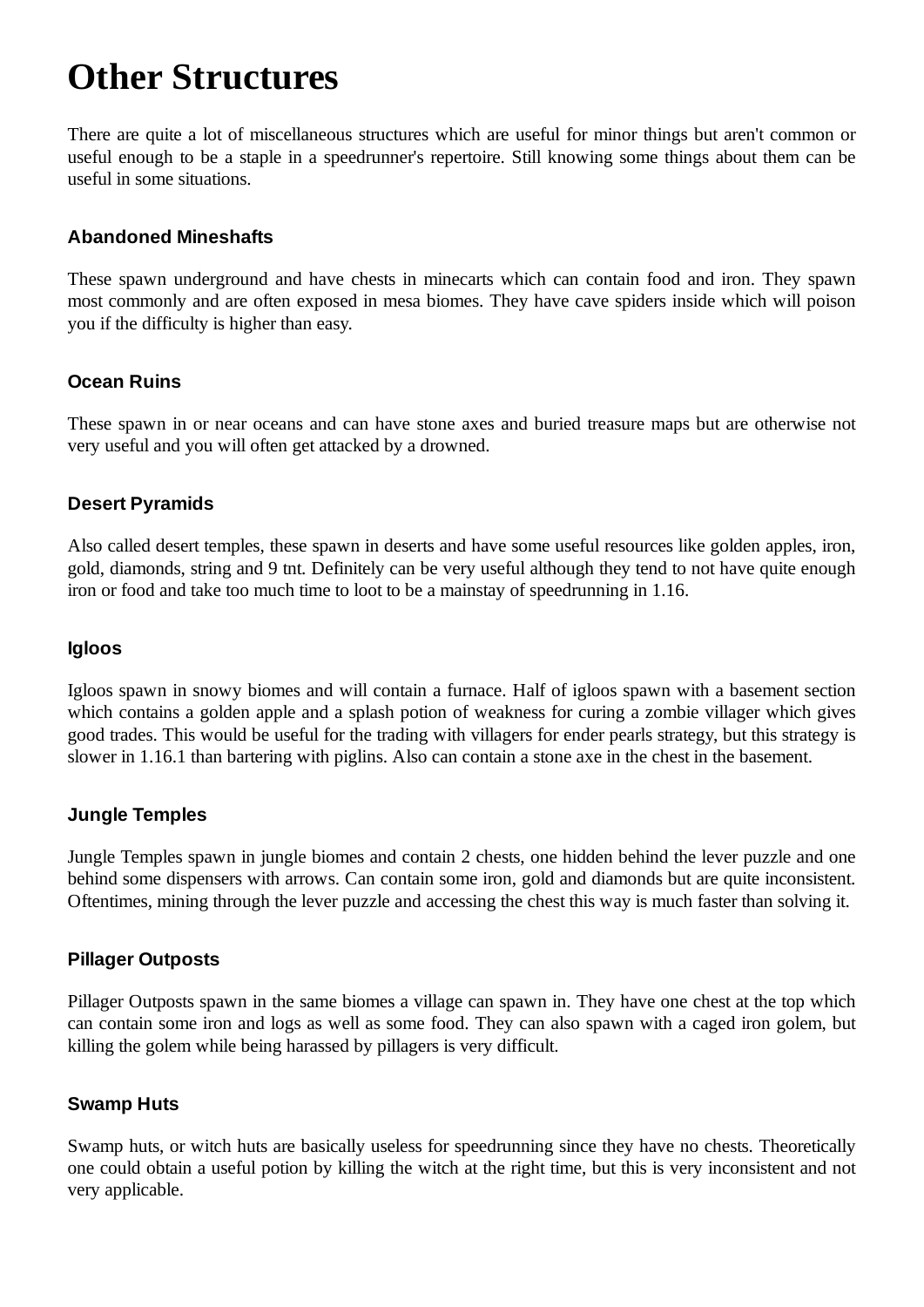#### <span id="page-11-0"></span>**Woodland Mansions**

Woodland mansions are actually quite useful but they are so rare as to not really be worth investing time into. They also can take a lot of time to navigate because of how large they are. There are many different rooms and lots of loot from chests. Here [\(https://www.youtube.com/watch?v=cuKYDyJdm9U\)](https://www.youtube.com/watch?v=cuKYDyJdm9U) is a semiserious guide to mansions made by T\_Wagz.

#### <span id="page-11-1"></span>**Dungeons**

Dungeons can have iron and buckets and some food in their chests so can be useful but as with most underground structures they are somewhat rare to find.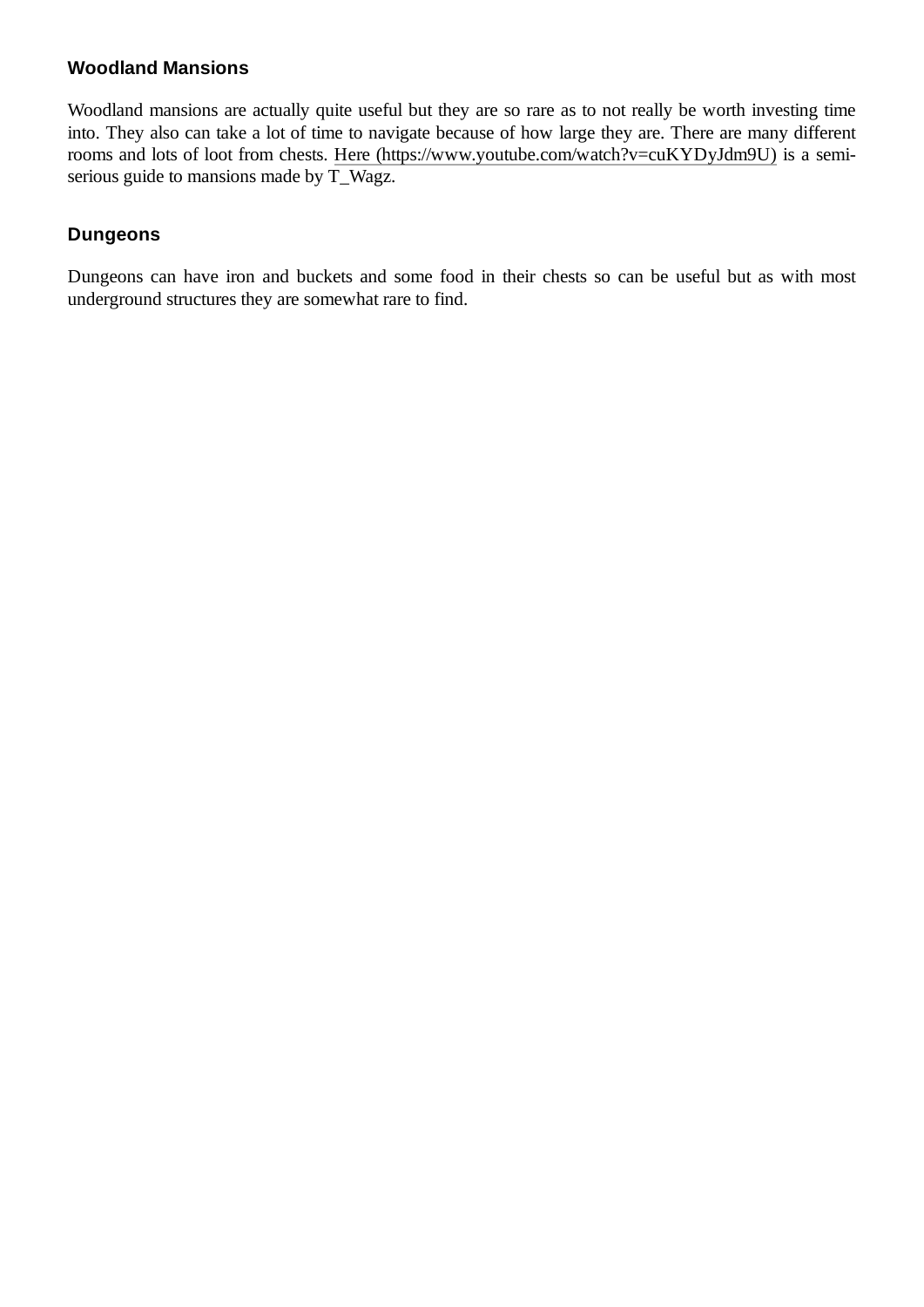## <span id="page-12-0"></span>**Building a Nether Portal**

In casual Minecraft, generally players will get a diamond pickaxe, mine 10 obsidian and build a nether portal from that. However since getting diamonds is inconsistent and each obsidian takes around 10 seconds to mine, in a speedrun this is quite slow and a much faster method that only requires a water bucket and some lava. The main idea is to place some water so that lava can be placed to form obisidian in a portal cast. There are two main different areas to build a nether portal in: a lava pool either above or below ground or a magma ravine below which often has lava.

#### <span id="page-12-1"></span>**Lava Pool**

If you're on land, either looking around for a lava pool or digging down for one, this will be the method you will want to use to build a portal and get to the nether.

Here [\(https://www.youtube.com/watch?v=faFPbGlmlK0\)](https://www.youtube.com/watch?v=faFPbGlmlK0) is a simple guide to the most basic nether portal setup, created by former world record holder Cscuile.

#### <span id="page-12-2"></span>**Magma Ravine**

If you've looted a shipwreck/buried treasure and are in an ocean, you may want to enter the nether via an ocean ravine. At the bottom of some ocean ravines are magma blocks which have lava beneath them and if you're crafty you can build a nether portal with it, although this can be awkward with swimming mechanics.

Here [\(https://www.youtube.com/watch?v=yGyMWYhHYoQ\)](https://www.youtube.com/watch?v=yGyMWYhHYoQ) is quite a lengthy guide to a few different methods of building a portal in an ocean ravine by T\_Wag

Once you've built your nether portal you're headed into [the Nether](https://en.wikibooks.org/wiki/Minecraft_Speedrunning/Nether)!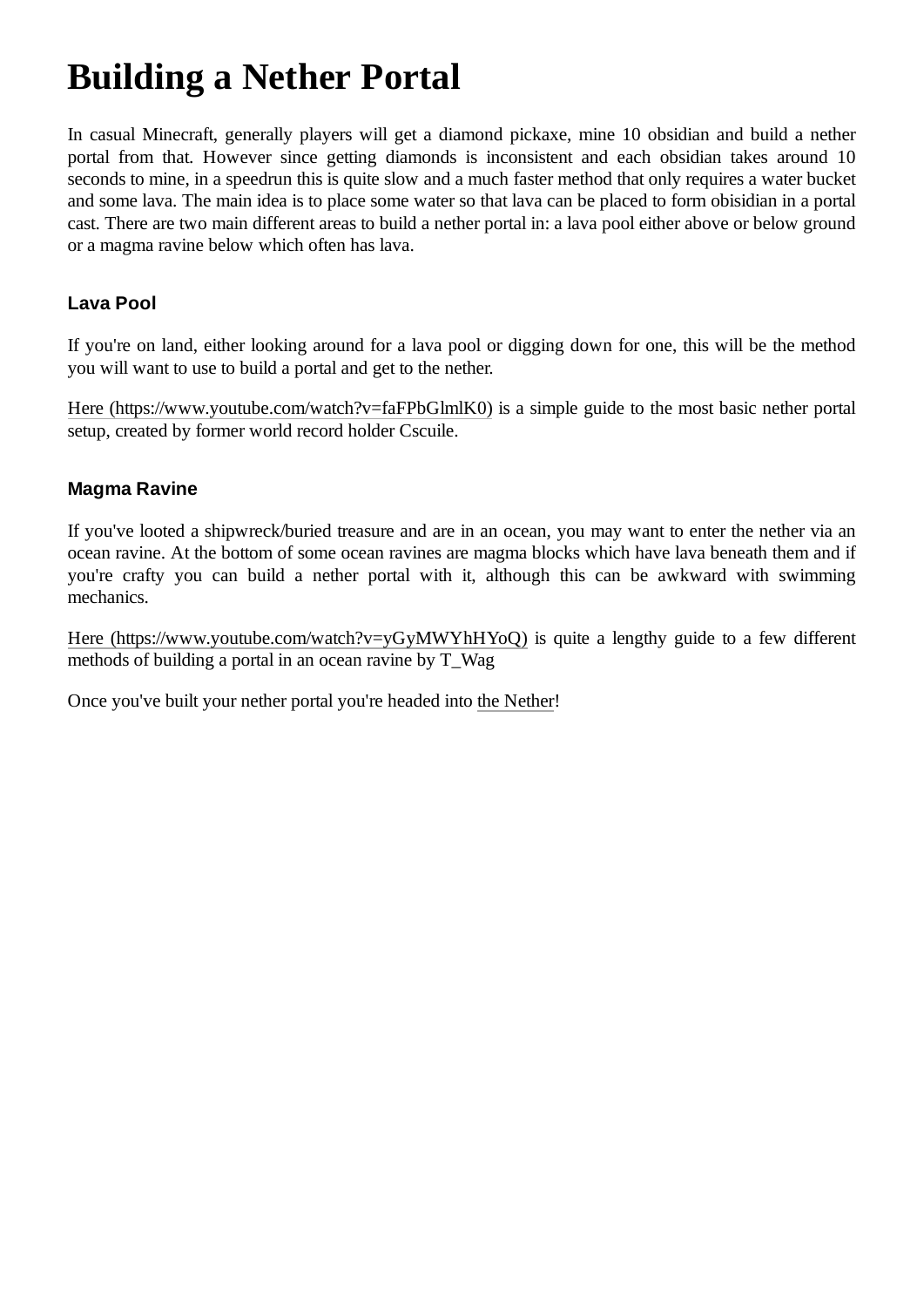# <span id="page-13-0"></span>**Nether**

The nether is the most important but also most dangerous part of your speedrun. You will need to fight dangerous mobs and navigate some structures to obtain the resources you need to beat the game. The main things you will need to obtain are ender pearls and blaze rods. There are two strategies for obtaining ender pearls: classic bartering or bastion strats. To obtain blaze rods, you must go to a fortress and kill blazes.

[Classic bartering](https://en.wikibooks.org/wiki/Minecraft_Speedrunning/Classic_Bartering)

[Bastion Strats](https://en.wikibooks.org/wiki/Minecraft_Speedrunning/Bastion_Strats)

[Nether Fortresses](https://en.wikibooks.org/wiki/Minecraft_Speedrunning/Nether_Fortresses)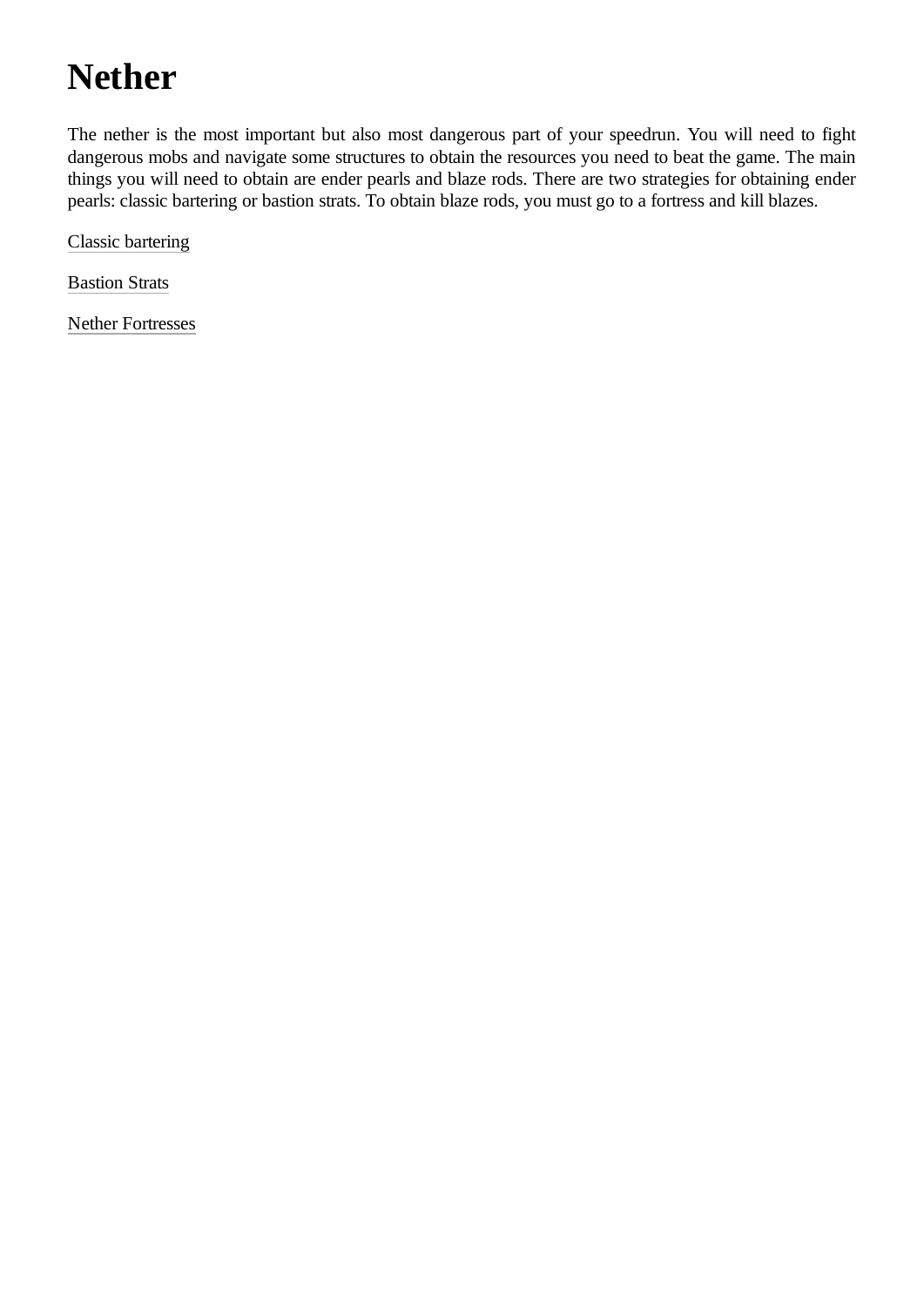# <span id="page-14-0"></span>**Classic Bartering**

Classic bartering is a beginner strategy for [obtaining ender](https://en.wikibooks.org/wiki/Minecraft_Speedrunning/Bastion_Strats) pearls and is generally not as fast as bastion routing.

It consists of just mining nether gold ore for gold ingots and bartering these with stray piglins and hoping for 2 ender pearl trades. In the version 1.16.1, there is around a 4.73% for 4-8 pearls from each gold ingot and you would prefer to have 12+ pearls so on average you will need two ender pearl barters to have enough to beat the game. Stray piglins will only spawn in the nether biomes of Nether Wastes and Crimson Forests and they tend to wander so it can be useful building a pit or putting them in boats so they stay in place while bartering so you can mine more gold or look for a fortress. Be careful since piglins will attack you when you mine nether gold ore even if you have gold armour on. You can give them gold ingots to distract them or simply run/kill them.

Note that with this strategy you will tend to only obtain pearls and not much potions of fire res/obsidian/string/crying obsidian/glowstone and other useful items that would be obtained in a bastion strategy. This means it is generally slower and more linear.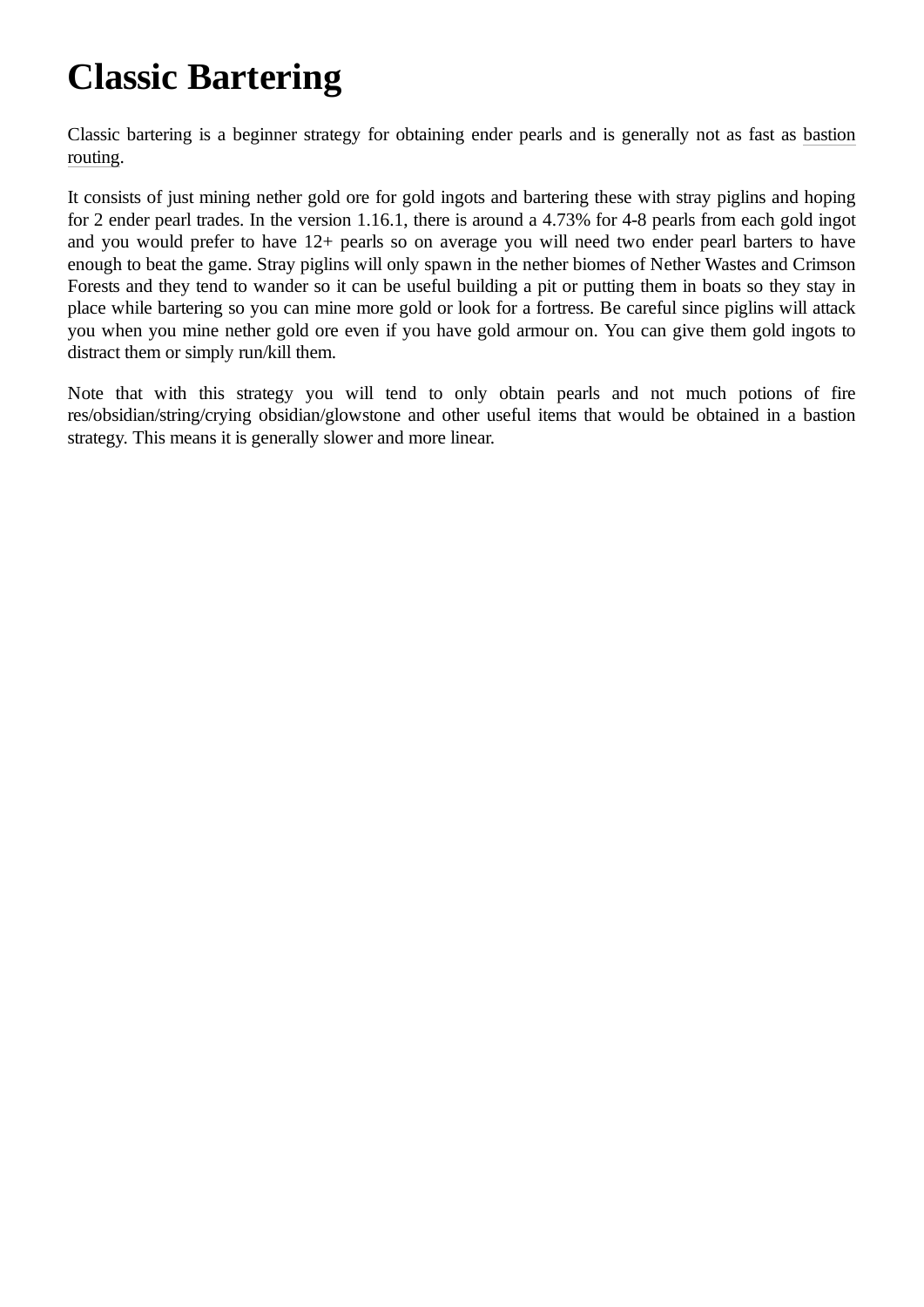### <span id="page-15-0"></span>**Bastion Strats**

Being able to get resources from a bastion is one of the most important skills in Minecraft Speedrunning. There are four different types of bastions and they each have random elements to how they spawn and each of them can have multiple different ways to route them depending on how they spawn, how terrain generates and how you approach them. Note that bastions will generate in every nether biome except for the Basalt Delta biome.

What you should be hoping to obtain from a bastion is at least 10 obsidian, one fire resistance potion and 16 ender pearls. Also looking for string can be used to craft wool which can be used to craft beds or glowstone and crying obsidian which can be used to craft respawn anchors. Beds and respawn anchors are useful for the end fight.

There are a lot of useful ways to corral piglins to get them all into one position for quick bartering such as when you break a gold block or chest, all piglins within 16 blocks of you will be aggroed on to you and go towards you but will still be distracted by gold. Note that just opening a chest aggroes piglins with line of sight on you and hitting a piglin aggroes all piglins around you and makes the piglin you hit ignore gold you throw. Understanding piglin mechanics is very useful for efficiently routing bastions.

Note that the guides in these videos are outdated and are missing newer/faster routes/techniques but they will often be better for beginners than the fastest but riskiest routes for top runners. Try seeking out guides to different bastions yourself and practising them and finding out what you're comfortable with in runs.

#### <span id="page-15-1"></span>**Hoglin Stables**

Often just called "Stables", this bastion consists of three upper ramparts and two lower ramparts as well as the main section. [Here \(https://www.youtube.com/watch?v=AczOTF5QpZ4\)](https://www.youtube.com/watch?v=AczOTF5QpZ4) is a guide by EleventyBillion on routing stables.

#### <span id="page-15-2"></span>**Bridge**

Bridge is the simplest bastion for newer runners, since the gold blocks are all exposed away from the piglins. Just make sure you don't die to the hoglins in the middle and try to find a spot to barter with as many piglins as possible.

#### <span id="page-15-3"></span>**Housing Units**

Housing contains two ramparts and a centre area with housing units around.

#### <span id="page-15-4"></span>**Treasure room**

Treasure is probably the most distinctive bastion, consisting of two ramparts and a massive treasure room area separated by lava. While the treasure room has a chest with very good loot and lots of exposed gold, it is generally riskier and slower than using the gold hidden in the ramparts, since the piglins are harder to collect at the bottom of treasure room and you can get mobbed by magma cubes.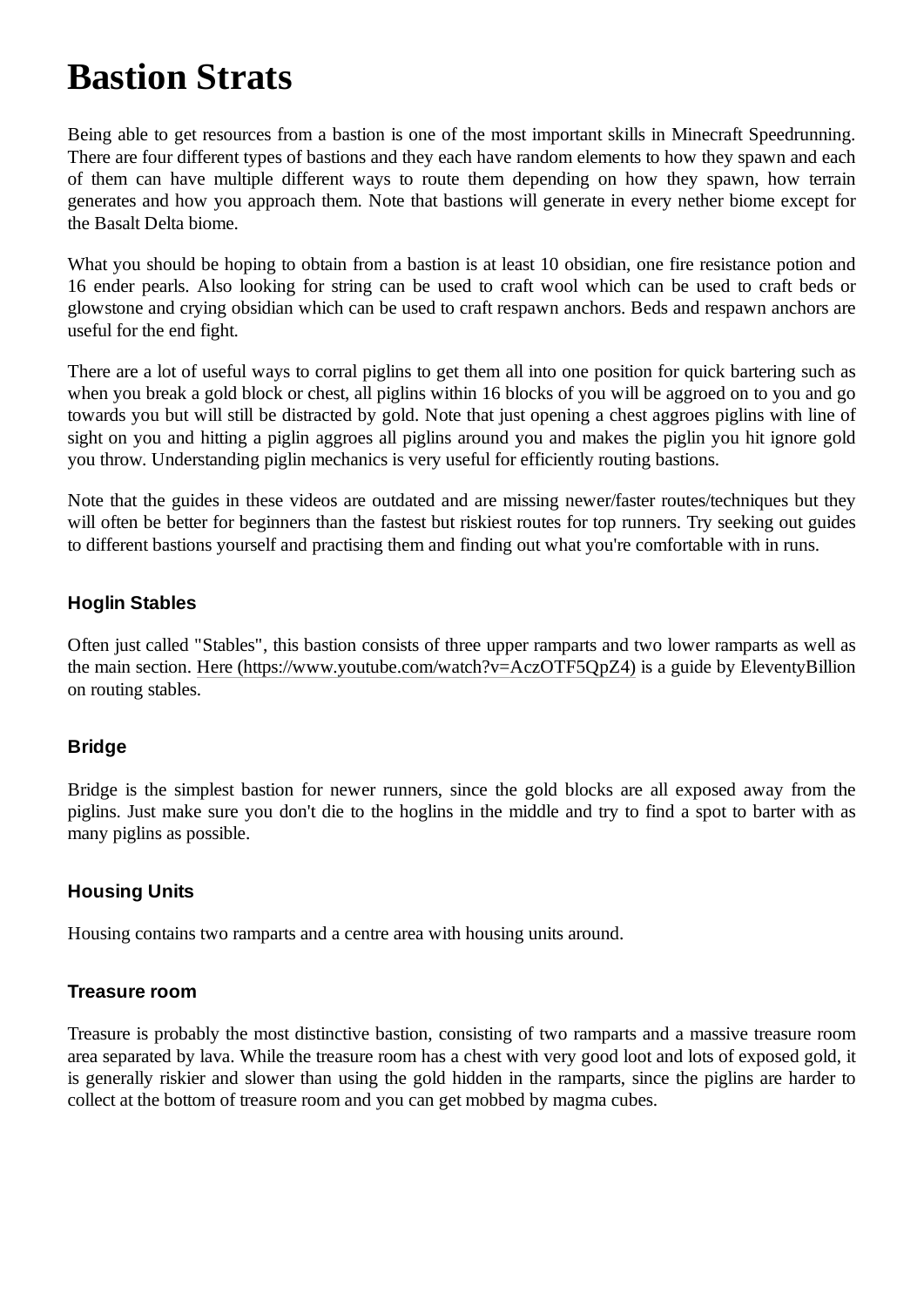### <span id="page-16-0"></span>**Nether Fortresses**

Nether fortresses are one of the essential structures since they are the only places you can find blazes which drop blaze rods which are essential to beating the game.

Each nether fortress spawns with 2 blaze spawners or blazes can spawn naturally around the fortress. Each blaze has a 1/2 chance of dropping a blaze rod when killed by the player. To be safe, you generally want 7 or 8 blaze rods but can leave with fewer if you're pushing for time. These tend to be quite dangerous since wither skeletons roam the fortress and blazes can snipe you from quite a long distance.

There are two sections to the fortress: the chest section which has walls and a ceiling on the corridors and the spawner section which is more open with the 2 spawners. The chests can contain some useful stuff such as iron, gold and obsidian but mostly they won't be that useful. You want to find the spawner section since the spawners are generally the faster way to get blazes. The wither skeletons are more than 2 blocks high so blocking off sections of the fortress can be useful to ensure you don't get ambushed by them. If you have a fire resistance potion you should use it since it nullifies all blazes' ranged damage, although they can still melee you if you get too close. If you don't have fire resistance, using a shield can help to protect you although you can still get from behind and the shield doesn't cover your whole hitbox. Otherwise you should try to dodge the blazes' shots since blazes shoot three shots then have a cooldown before firing three shots again. Learning blazes' attacking patterns will help you to kill blazes without dying. Other tips are having plenty of food to regenerate health if you do get hit and using blocks to block blazes' shots.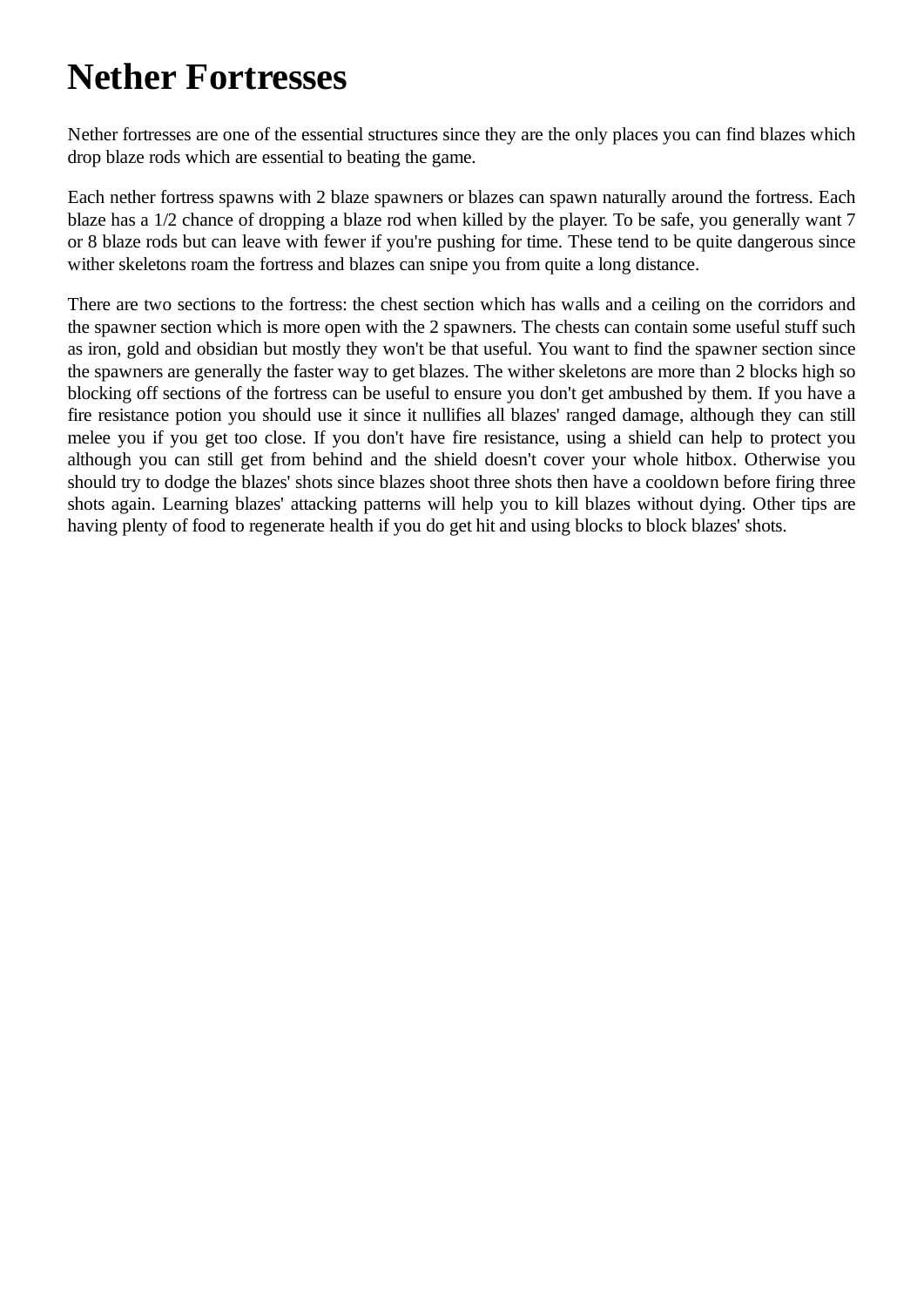### <span id="page-17-0"></span>**Exiting Nether**

When you have enough ender pearls and blaze rods, it's time to leave the nether. If you did classic bartering you likely don't have 10 obsidian so you will have to return to your entry portal to get back to the overworld. If you do have 10 obsidian then you can build a nether portal in the nether which can potentially land you much closer to the stronghold. There are mechanics with how the strongholds generate that determine where you should build your nether portal for optimal distance to the stronghold. Note one block in ther nether corresponds to 8 blocks in the overworld so travelling through the nether is much more efficient.

Once in the overworld you want to craft eyes of ender and follow the direction they go to find the stronghold location. Sleeping in a bed will often save time and be safer as you won't be harassed by hostile mobs. You should try to not throw too many eyes since each eye throw has a 20% chance of breaking. Efficiently finding the stronghold is called triangulation since you want to go away from the direction the eye was thrown a little and throw another eye and the stronghold will be where the two eye throws intersect. This technique takes some practice and only really works when close to the stronghold location. Also note the eyes will go towards  $8 \sim 8$  within the starting point of the stronghold's chunk. This means you can use the chunk coordinates to triangulate against as well.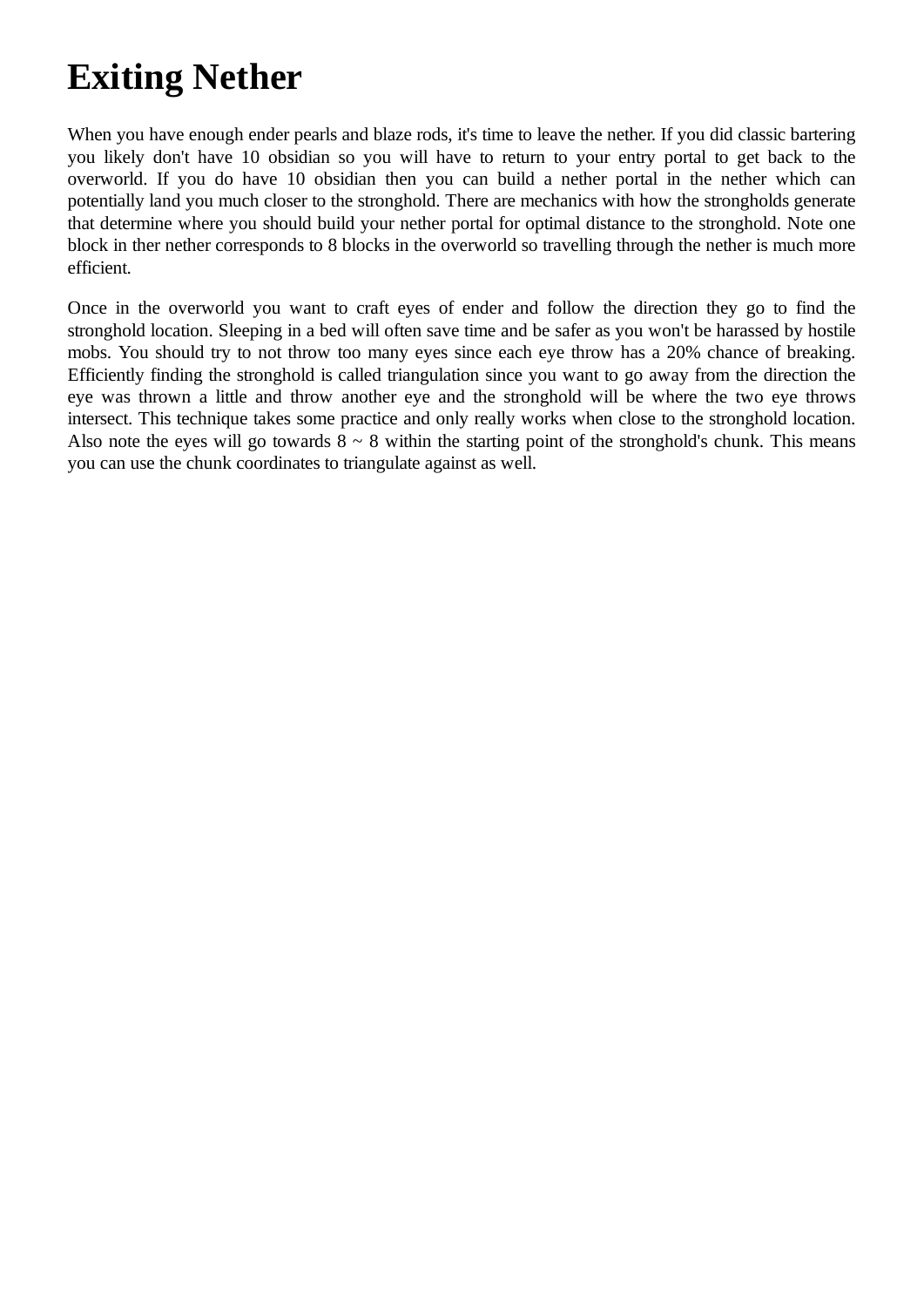# <span id="page-18-0"></span>**Stronghold**

Strongholds are structures that generate naturally in the overworld. They spawn in rings.

If you followed the ender eye perfectly you will dig down to the starting staircase of the stronghold. This is a staircase which extends into a room which has 5 possible rooms extending from it. Mainly you want to just go through rooms looking for the end portal room. Up to 4 stronghold chests can spawn and they can contain ender pearls, apples and bread mainly. The main principle for finding the end portal room is that it must spawn at least 5 rooms from the starting staircase, but tends to spawn within 7 or 8 rooms from it so you shouldn't go too deep into the stronghold looking for it and should return to the starter staircase and choose a different route. There can be quite a lot of variance and randomness with finding the portal.



Where strongholds generate in Minecraft version 1.9+

Once you find the end portal, there will be 12 end portal frames. Each of these frames has a 10% chance to contain an eye pre-filled. This means you will need at most 12 eyes of ender to fill the end portal and because of the way the probabilities work, it is quite unreliable to rely on 2 or more eyes.